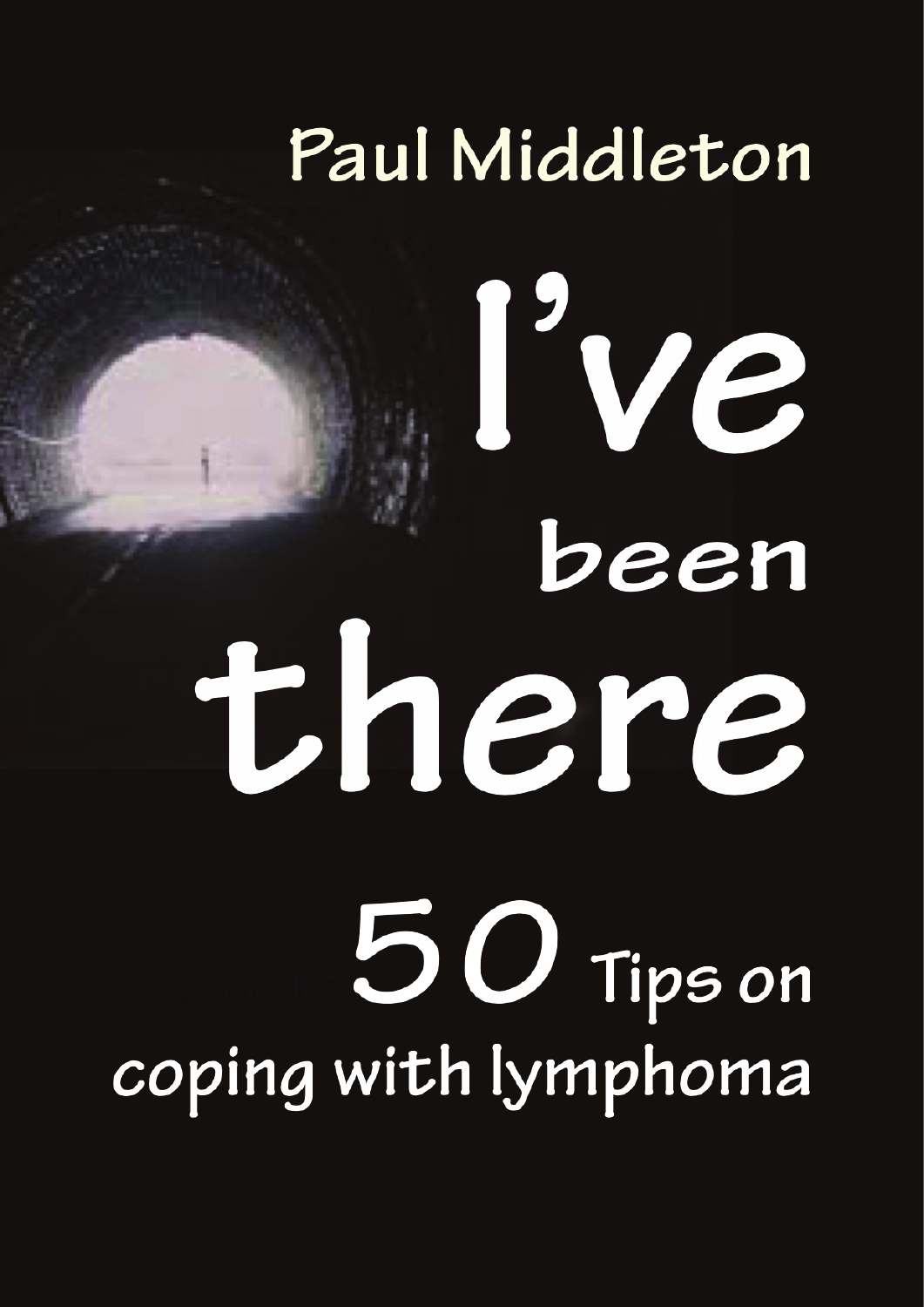I've been there

## **I've been there 50 Tips on coping with lymphoma**

### **Paul Middleton**

This .pdf version Copyright **©** Paul Middleton 2014

The right of Paul Middleton to be identified as the Author of this work has been asserted in accordance with the Copyrights, Designs and Patents Act 1988.

All rights reserved. No part of this publication may be reproduced, stored in or introduced into a retrieval system, or transmitted, in any form or by any means, electronic, mechanical, photocopying, recording or otherwise, without prior written permission of the author and publisher, except by a reviewer who may quote brief passages in a review. Any person who does any unauthorised act in relation to this publication may be liable to criminal prosecution and civil claims for damages.

> For other publications by Paul Middleton, see  **www.greenvalleybooks.com**

> > Typeset in 18pt Tekton Pro Designed and created in InDesign

*All the website links in this booklet are live, so you only have to click on them to go straight there! For useful contacts see the end of the booklet.*

 $-1-$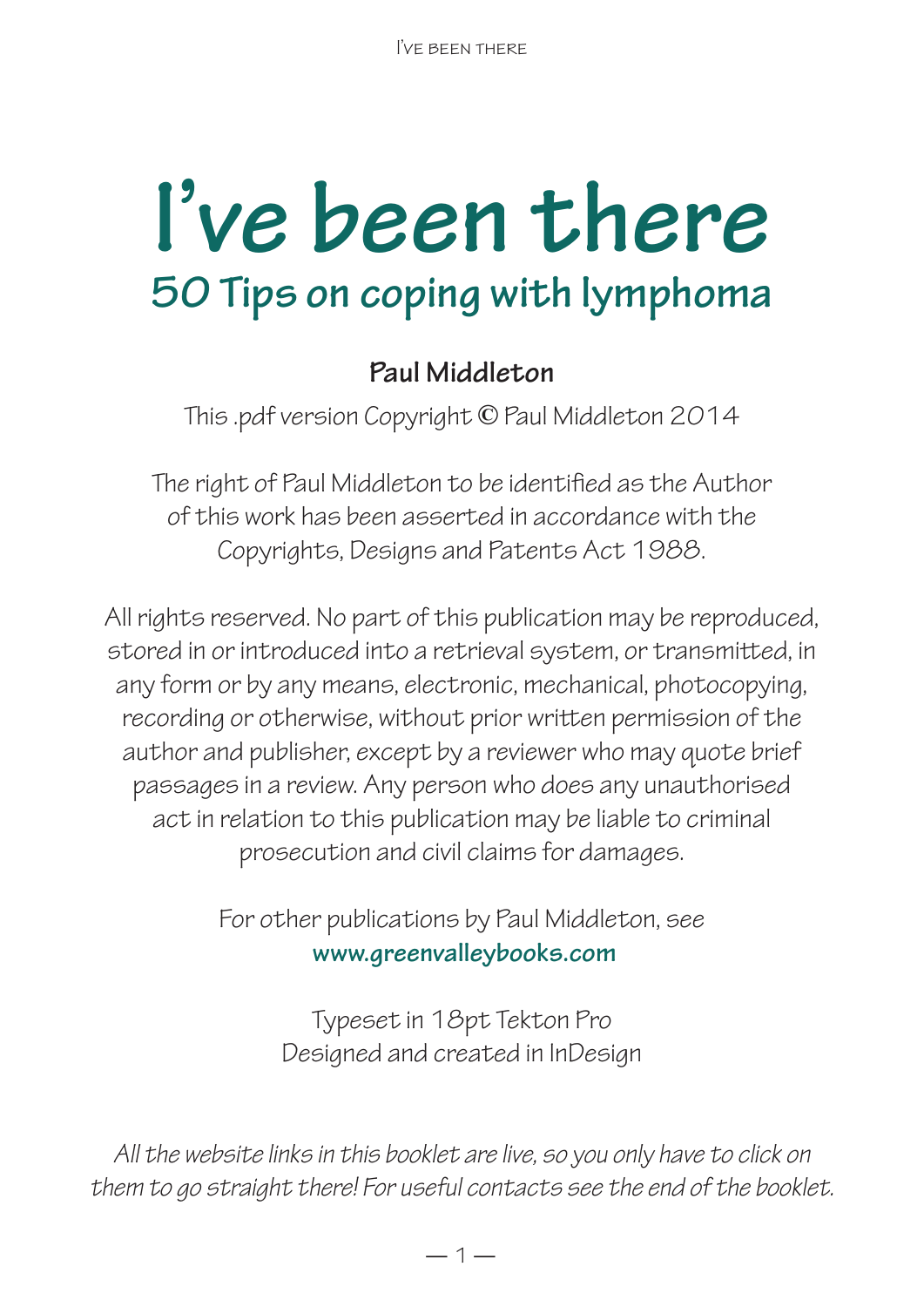#### **Introduction**

My name is Paul. I am nearly 73 and I have had cancer. Three times. I am writing this Introduction whilst waiting for the result of my latest PET scan, but for now I know that I have had follicular lymphoma (Non-Hodgkin) also known as lymphatic cancer. To date I have had 15 days of pill chemotherapy, 30 sessions of intravenous chemotherapy, 2 CAT scans and 7 PET scans. I was diagnosed with the disease on 3 March 2011 and today's date is 12 November 2014. Phew! Got the medical details out of the way.

I became ill quite dramatically in January 2011 when I completely lost my appetite and started to feel nausea most of the time. My weight loss was dramatic and substantial. For about a year I had suffered from occasional bouts of heartburn but I put this down to lapses of diet, greed or just part of the ageing process.

With the loss of appetite and weight loss, I sort medical advice and thus put into place an on-going process of blood tests, PET and CAT scans, exploratory biopsies and endoscopies. I am not in remission at the moment. During these many months I had time to think and time to come to terms with my illness.

Before retirement, I spent 30 years in publishing, so it only seemed natural to turn to the written word, to try and help myself come to terms with my illness. I found it a great therapy so I had the idea to spread the word beyond my family. I do hope you can use this short guide to help steer you through your tough times ahead.

The Tips are completely random and I have made no attempt to place them in any order, so pick and choose as you will.

#### *Paul Middleton November 2014*

*For the uninitiated, PET stands for Positron emission tomography, and CAT, Computed axial tomography (TAC in Spanish).*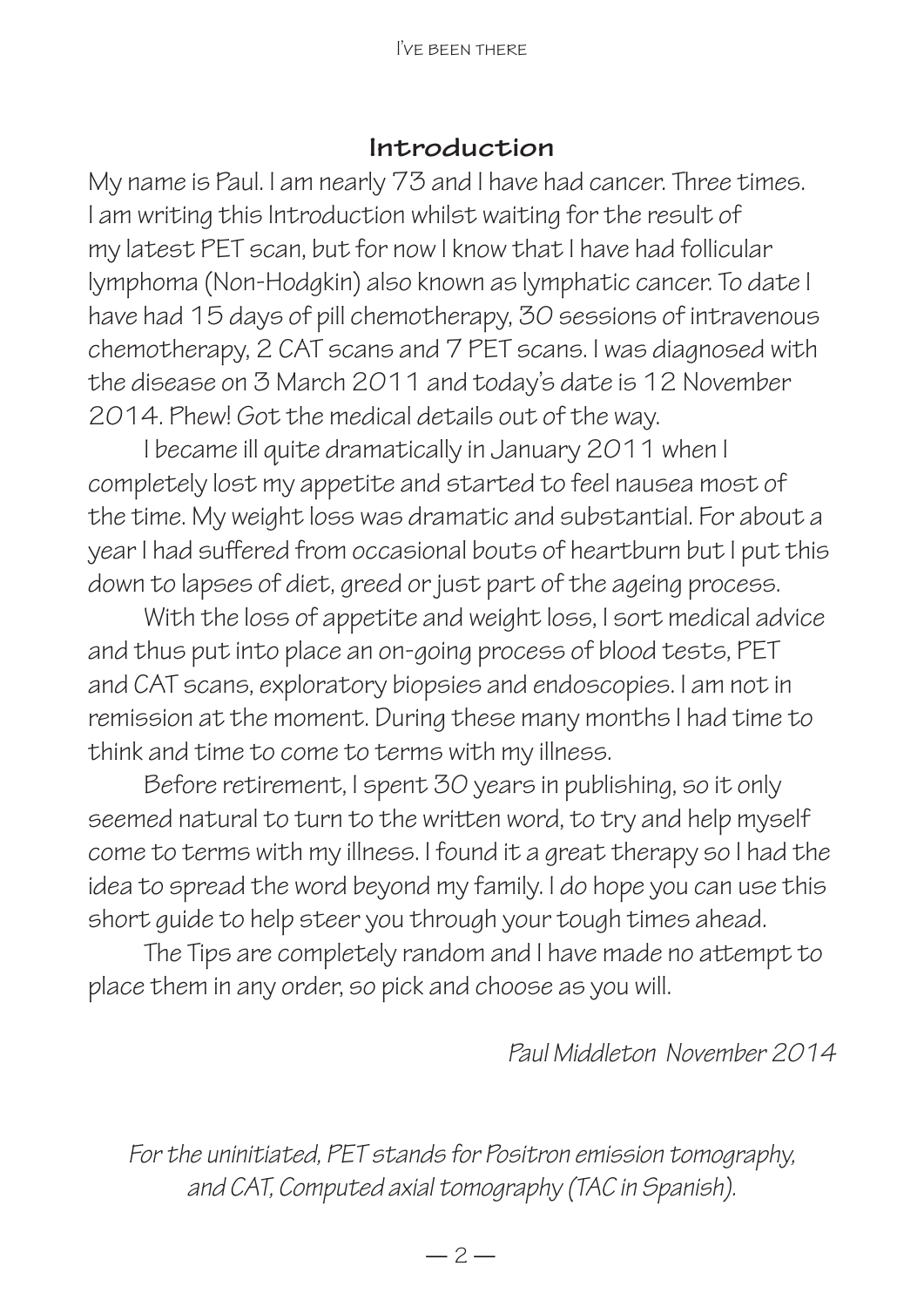#### **Special Thanks**

Above all, I would like to thank my wife Pippa. What a source of strength and perseverance. I have been an absolute pain at times (despite my best efforts!) and so it has not been easy for her to lead a 'normal' life. I have tried so hard to live up to my own Tips but when I have failed, Pippa has been there helping and cajoling, and trying to force both of us into a calm and 'ordinary' existence. What a wife.

Special Thanks too, to our dear daughters Kate and Jess, and their partners, and to our friends Jenny and Paul, who have all accepted the burdens placed upon them by my illness and have simply been there, uncomplaining, understanding and supporting.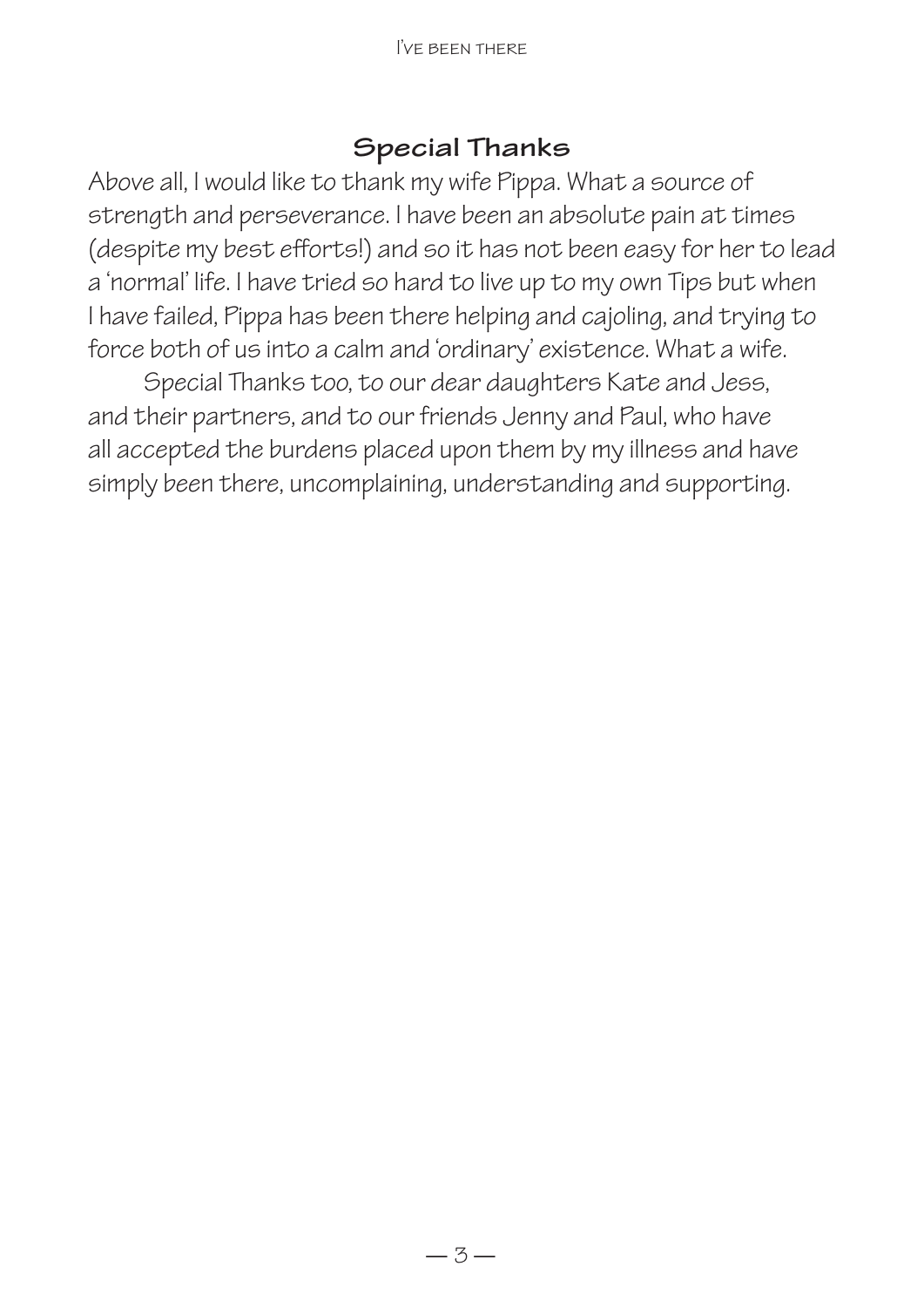### *Tip 1*

#### **Switch over to the Stoic mood**

One dictionary defines this as *'... free from passion, unmoved by joy or grief, and submit without complaint* 

*to unavoidable necessity'.* The key words here for me are 'unavoidable necessity'. Do you agree that 'what is, is' and 'what happens, happens'? If so, then it's not so far along the path to belief in unavoidable necessity. The strange thing is, that today, when I write this first Tip (Monday 25 November 2013), is the first day of *'Live Like a Stoic for a Week'*, which ends on Sunday 1 December. I only noticed this when I read today's paper, that a team of philosophers and psychotherapists are testing whether living by the true principles of Stoicism can help us improve our lives. Their Handbook at **http://blogs.exeter.ac.uk/stoicismtoday/stoic-week-2013/** is well worth a read as it outlines the philosophies of the Stoics, their ideas and suggestions for a Plan for Living. I have also found that Kare Anderson, a Contributor to *Forbes Magazine*, wrote a great article on stoicism. Here are some excerpts:.

*'The Stoic creed didn't promise material security or a peace in the afterlife; but it did promise an unshakable happiness in this life.'*

*'Stoicism tells us that no happiness can be secure if it's rooted in changeable, destructible things.'*

*'Stoicism tells us that we all have a fortress on the inside.'*

Yes, that fortress on the inside is precisely what I have tried to build over the last three and a half years. Not a forbidding place full of doom and gloom but a strong, light and airy place where I can invite my friends to stay for a while. While it's natural to cry out at illness and pain, the Stoic in one can stay indifferent to everything that happens on the outside, to stay equally happy in the difficult ride along the switchback of disease and cure. It's a difficult way of life, but the reward it gives me is freedom from some of the emotions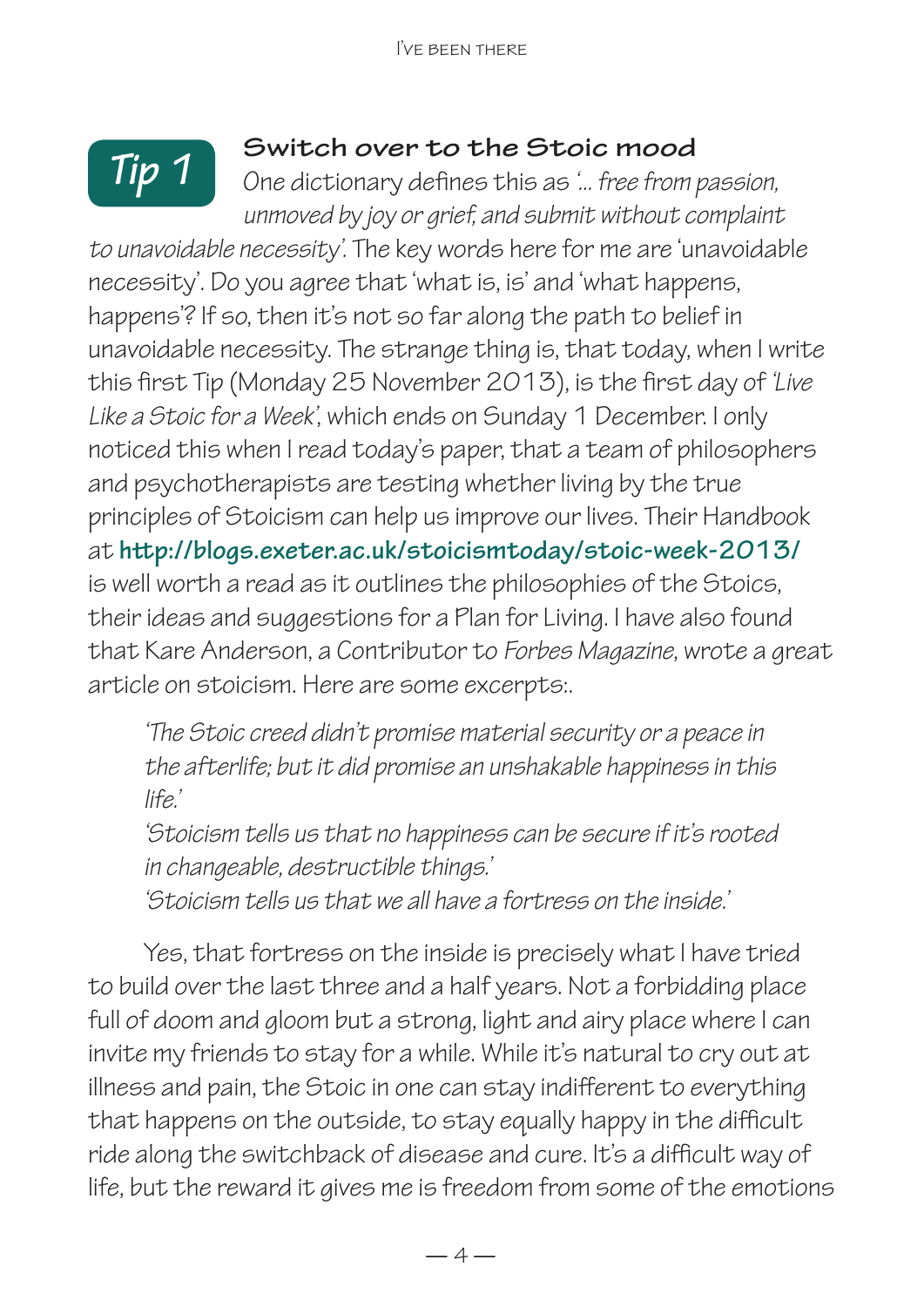that so often seem to control us, when we could control them. Emotions like self pity or even self loathing. I think a real Stoic isn't unfeeling. But he or she does have a mastery over these emotions, because Stoicism recognizes that fear or grief only enter our minds when we willingly let them in.

### *Tip 2*

#### **Use the benefits of stoicism**

My stoicism manifests itself in a feeling of calmness where my stress levels are low, my relationships

with my spouse, family and friends are open, friendly and loving. All bitterness at my condition has been swept away. That destructive force has no place in my environment. The benefits are at first hard to achieve as a lot of thinking is involved! But when you first embark on the journey through your illness, take some time out, some 'thinking time'. Go for a walk initially on your own. Think a little about yourself and a lot about others, particularly those who will be most affected. Think how your illness may affect them, Try and think of ways in which you can make their burden easier. Then think a little about yourself, but do NOT fall into the trap of self-pity. Then a little while later go for another walk to talk through your feelings with the person closest to you. Tell them exactly how you feel and ask them what they want from the new 'relationship'. Because, brother and sister, your relationship has indeed been transformed. Just make sure it's for the better!

### *Tip 3*

### **Expect the unexpected**

That's not so difficult a concept either. Life always has and always will, throw things at us both horrid

and nice. The nice things are just that, so it's coping with the horrid that's more difficult. But the unexpected will ALWAYS pop up so be mentally ready for that demon looking over your shoulder, and deal with it by following some of my Tips.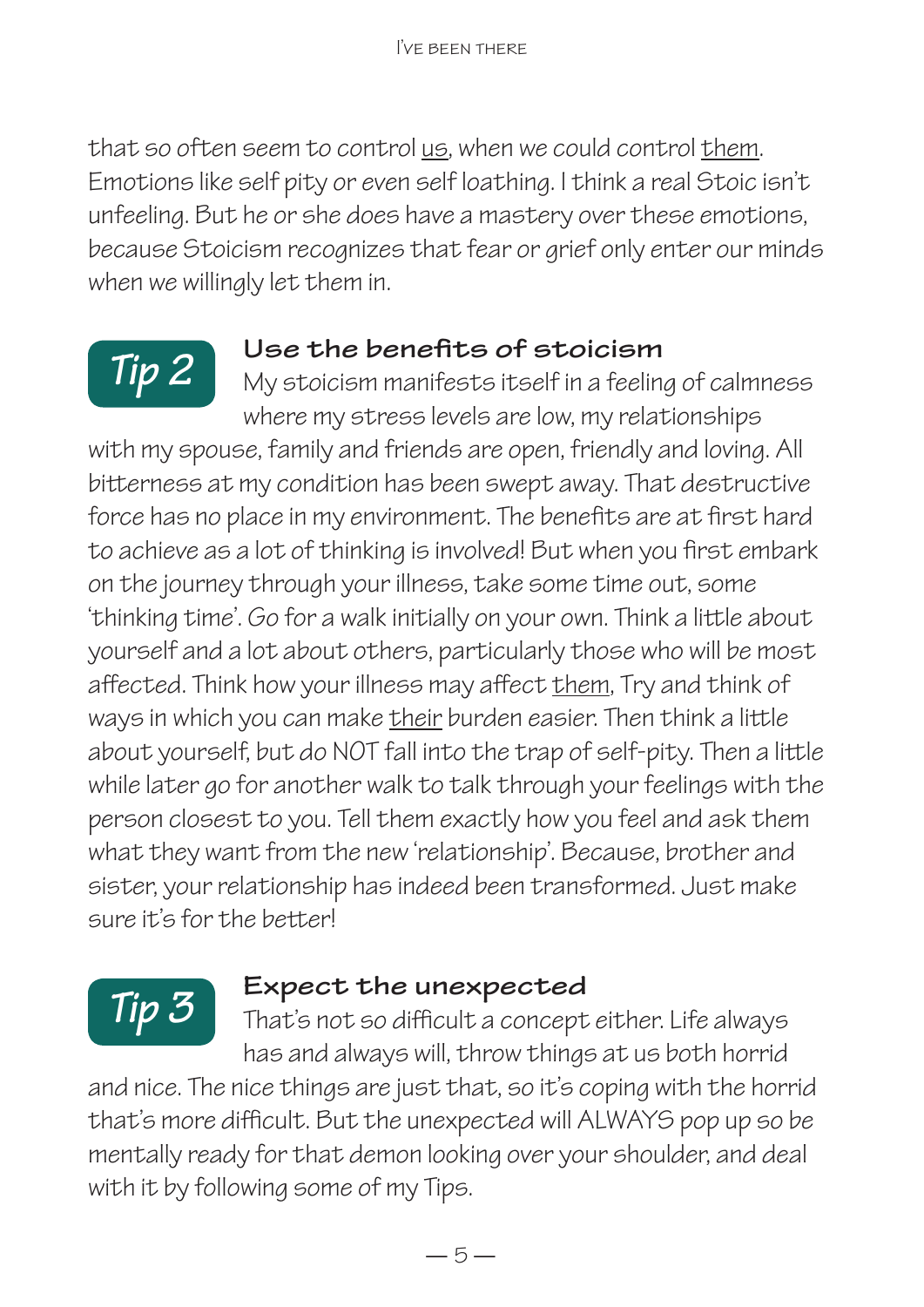### *Tip 4*

### **Treat Side Effects as friends to be managed**

As I have said before, they will come along to upset our lives. Now my method of dealing with them is to put them into separate boxes and deal with them one at a time. Don't EVER try and deal with them all at the same time. Treat them as naughty friends and they might start being nice back. If you read the medical notes attached to all your cancer literature, you will be aware that there is a multiplicity of side effects. And they really do crop up at any time and sometimes do not appear to be related to your present condition. Here is a small example. At the moment of writing this paragraph I am in remission and my last chemotherapy treatment was 3 months ago. But for the last 2 nights I have suffered from interminable sensitivity on areas of my skin. We all know how intensely difficult it is to avoid scratching an insect bite!

How did I try and manage this? First, I applied a soothing dermo skin cream, and then I tried the usual well-known technique of going through in my mind all the muscle groups and trying to relax them one at a time. Meanwhile I had shut away the bad side effects in another place. And as a follow up I tried to remember the names of all the England rugby team and the reserves. Why don't you try it? No, maybe not the rugby bit!

### *Tip 5*

### **Try not to panic when you get bad or good news**

Panic or excitement are not too good for you. When you get news about your condition, count to ten or a hundred, and believe what they tell you, but don't ask endless questions - you will never remember the answers. So write down what they say and only then question what you have written down. Then write down their answers. In that way you should be less confused, and you will be ready for the next piece of news!